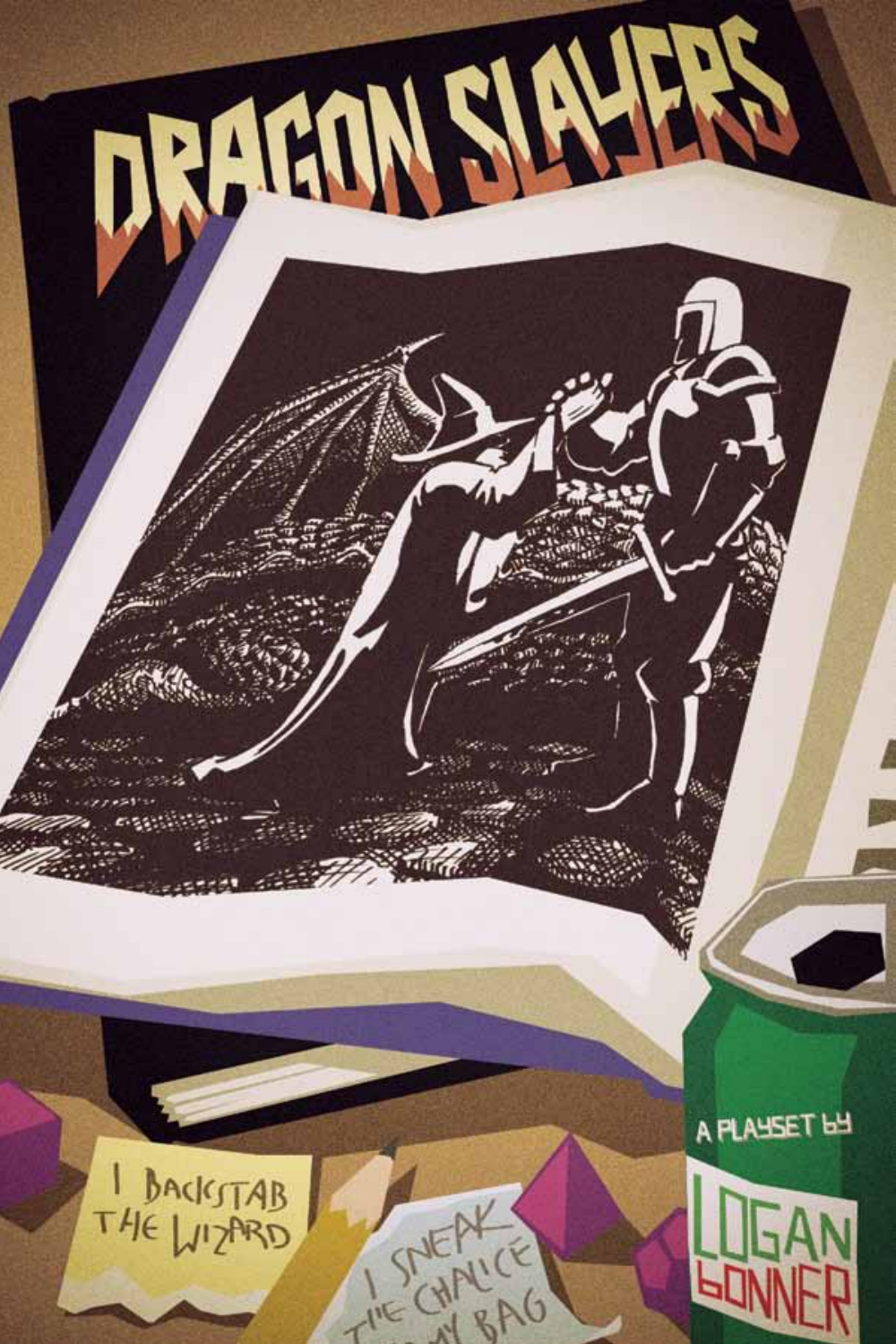### LB01 Dragon Slayers

#### **CREDITS**

Written by Logan Bonner

Edited by Steve Segedy

Dragon Slayers was Playset of the Month, December 2010.

#### BOILERPLATE

This playset is an accessory for the Fiasco role-playing game by Bully Pulpit Games.

This playset is copyright 2010 by Logan Bonner. Fiasco is copyright 2009 by Jason Morningstar. All rights are reserved.

For more information about Fiasco or to download other playsets and materials, visit www.bullypulpitgames.com.

If you'd like to create your own playset or other Fiasco-related content, we'd like to help. Write us at info@bullypulpitgames.com.



"When you play, play *hard*." - Theodore Roosevelt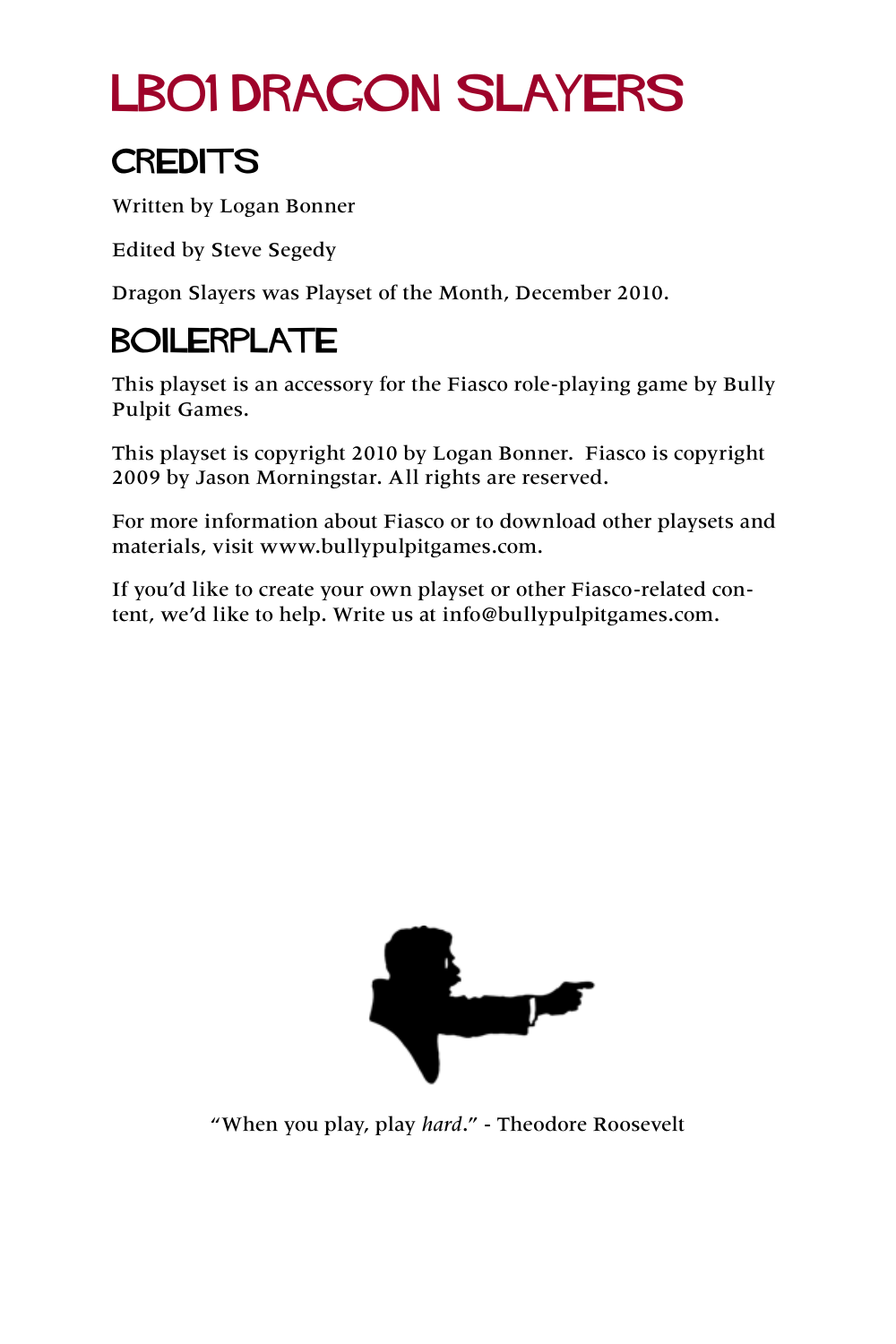### THE SCORE

#### 'If you want to keep those hands, get them off my magic cloak."

The bumpkins in this pissant mountain town could never have taken down that dragon. Their biggest hero hasn't seen battle since Drozzek rode down from the Smoking Mountains three wars-to-end-all-wars ago. That old fuck they call their town wizard fried his brain with one too many "elixirs of awareness" and can't even light a campfire with all his spells combined.

So yeah, we rode into town, a bunch of outsiders ready to solve that problem. Solve a motherfucking dragon. And no, we don't care what they think. And yes, we're fucking heroes. These yokels should worship at our feet. They didn't blast those mummies to dust or make a deathtrap built with technology lost centuries ago their bitch. And they sure as hell didn't slay that dragon.

That's our dragon, and its gold is our gold. So unless you're bringing us ale and whores, get the fuck out before we transform you into a turkey and serve you for dinner.

#### MOVIE NIGHT

Army of Darkness, Conan the Barbarian, The Gamers: Dorkness Rising

#### **TIPS**

This playset focuses on the fallout after a group of gung-ho adventurers wipes out a mythical monster. It contains details that point toward the town the characters "saved" and the dungeon where they fought. You can start after the victory (maybe dropping in some flashbacks to the adventure), or make the first act take place in the dungeon beforehand.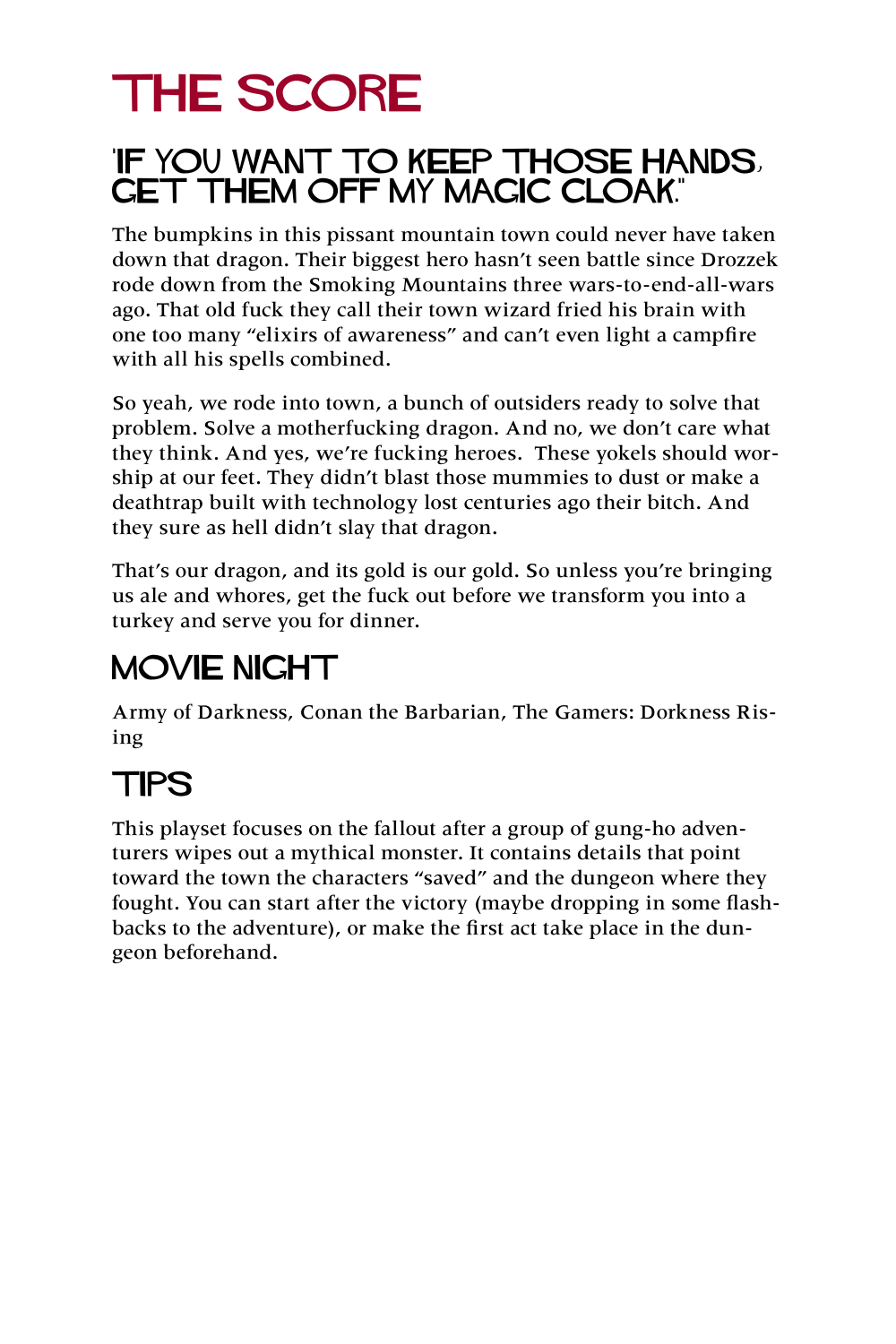## relationships...

#### 1 Family and Romance

- $\lceil \cdot \rceil$  Siblings
- $\Gamma$  Parent / child who was raised by others
- $\Gamma$  Unrequited lovers
- $\boxed{::}$  Spouses in an arranged marriage
- $\mathbb{E}$  Linked by blood ritual
- **1** Orphan / caretaker

### 2 ADVENTURE

- $\lceil \cdot \rceil$  Assassin / target
- $\Gamma$  Rescuer / rescuee
- $\overline{S}$  Employer / henchman
- **::** Former cellmates
- **5.** Master / defeated foe turned into servant
- **11 Bounty hunter / bounty**

#### 3 Magic

- $\lceil \cdot \rceil$  Creator / golem
- $\Box$  Master / thrall
- $\ddot{\cdot}$  Sorcerer / apprentice
- $\boxed{\therefore}$  Diabolist / intended sacrificial victim
- $\boxed{5}$  Simulacrum / real person
- **11** Werewolf in human form / werewolf in wolf form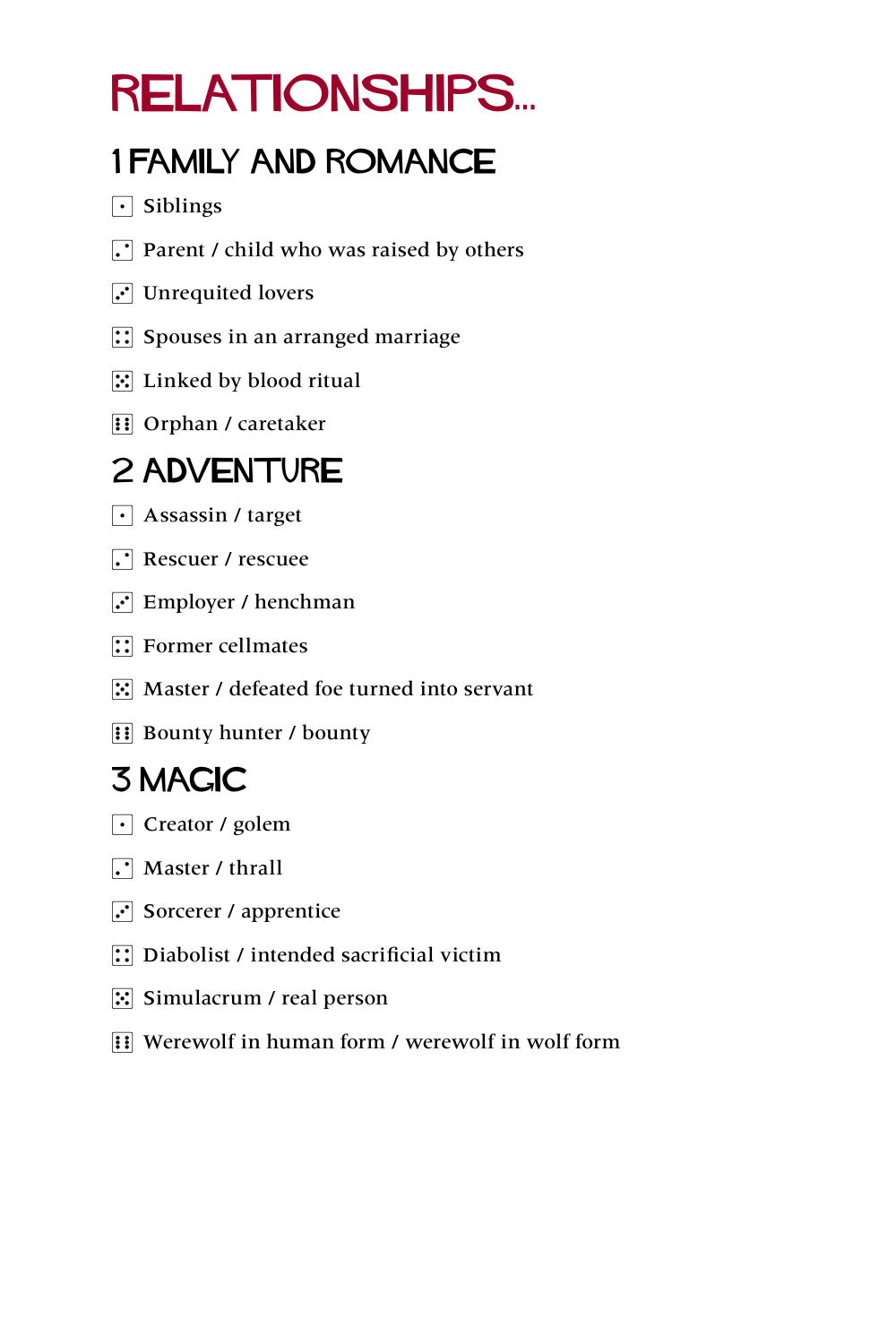#### 4 CULTURE

 $\lceil \cdot \rceil$  Same non-human race (elf, dwarf, etc.)

 $\Gamma$  Tribemates

- $\overline{3}$  Worshipers of the same god
- $\boxed{\therefore}$  Bound by a blood ritual
- $\mathbb{E}$  Outcasts
- **1**: Members of the same guild

#### 5 Fellowship

- $\lceil \cdot \rceil$  Longtime adventuring companions
- $\Gamma$  Drinking buddies
- $\Gamma$  Reluctant allies
- $\boxed{\therefore}$  New blood / veteran adventurer
- **E** Leader / wannabe leader
- **[:]** Vicious scoundrel / pacifist healer

#### 6 War

- $\lceil \cdot \rceil$  Same battalion
- $\Gamma$  Mercenaries
- $\overline{S}$  Fought for different sides
- $\boxed{::}$  You each have a scar the other gave you
- $\boxed{::}$  Fighter / coward
- **11** "You killed my father"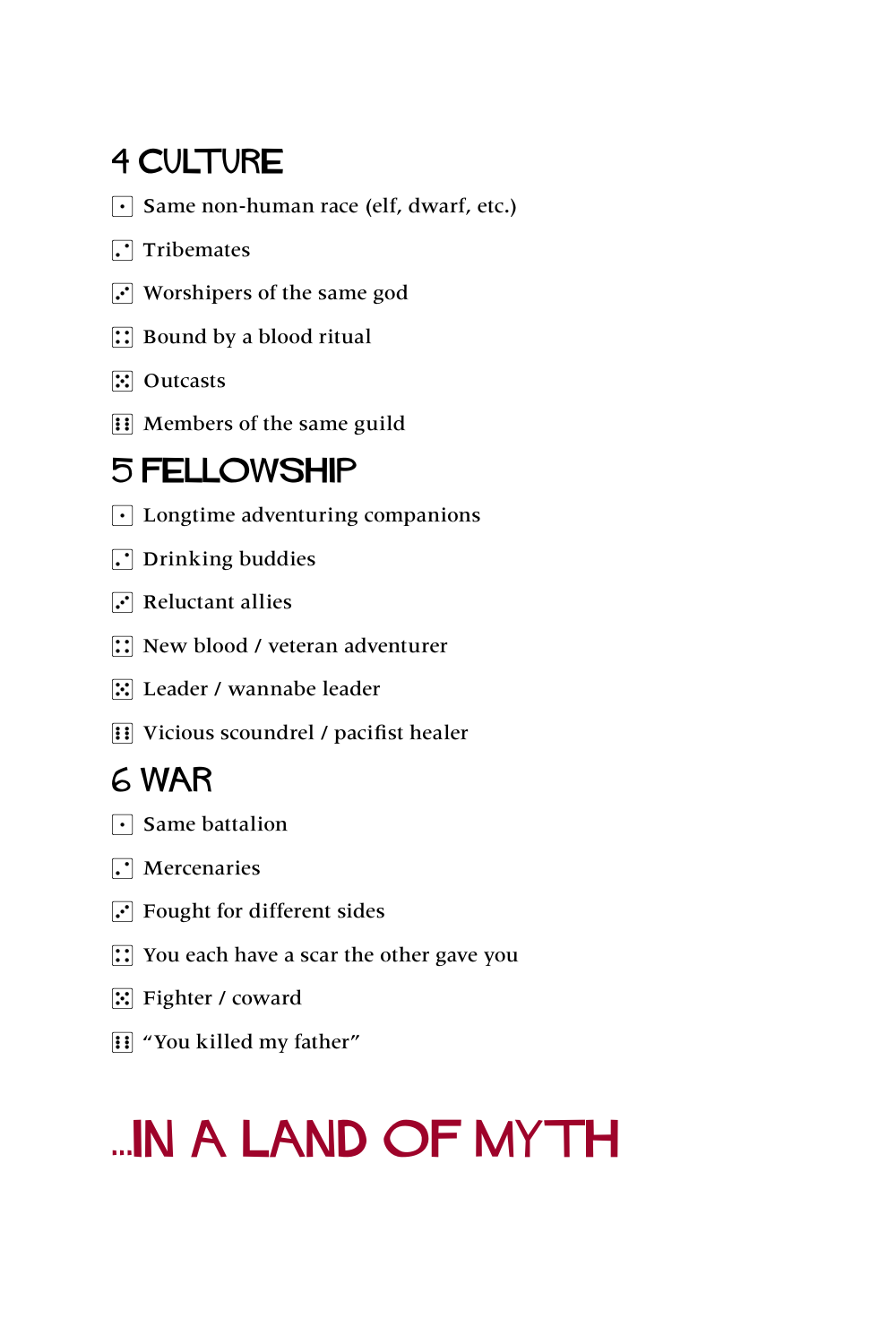### NEEDS...

#### 1 To be a Hero

- $\lceil \cdot \rceil$  ...by defending the little guy
- $\Gamma$  ...to that one special person
- $\overline{|\cdot|}$  ...in a mentor's eyes
- $\boxed{::}$  ...so you can lord over everybody else
- $\mathbb{E}$  ...who nobody will fuck with
- **11** ...in the public's eyes, even if you really aren't

#### 2 To Crush your Enemies

- $\lceil \cdot \rceil$  ...because they ruined your life
- $\Gamma$  ...and enslave them
- $\ddot{\cdot}$  ...and they're all enemies
- $\therefore$  ...and use them for necromantic experiments
- $\mathbb{E}$  ...slowly and painfully
- **11** ... just to get a moment's peace

#### 3 To Amass a Hoard

- $\lceil \cdot \rceil$  ...by killing every monster you see
- $\boxed{\cdot}$  ...through shady dealings
- $\overline{3}$  ...even if it means nobody else gets a share
- **12** ...of forbidden lore
- $\boxed{5}$  ...to fund a private army
- **11** ...so you never have to adventure again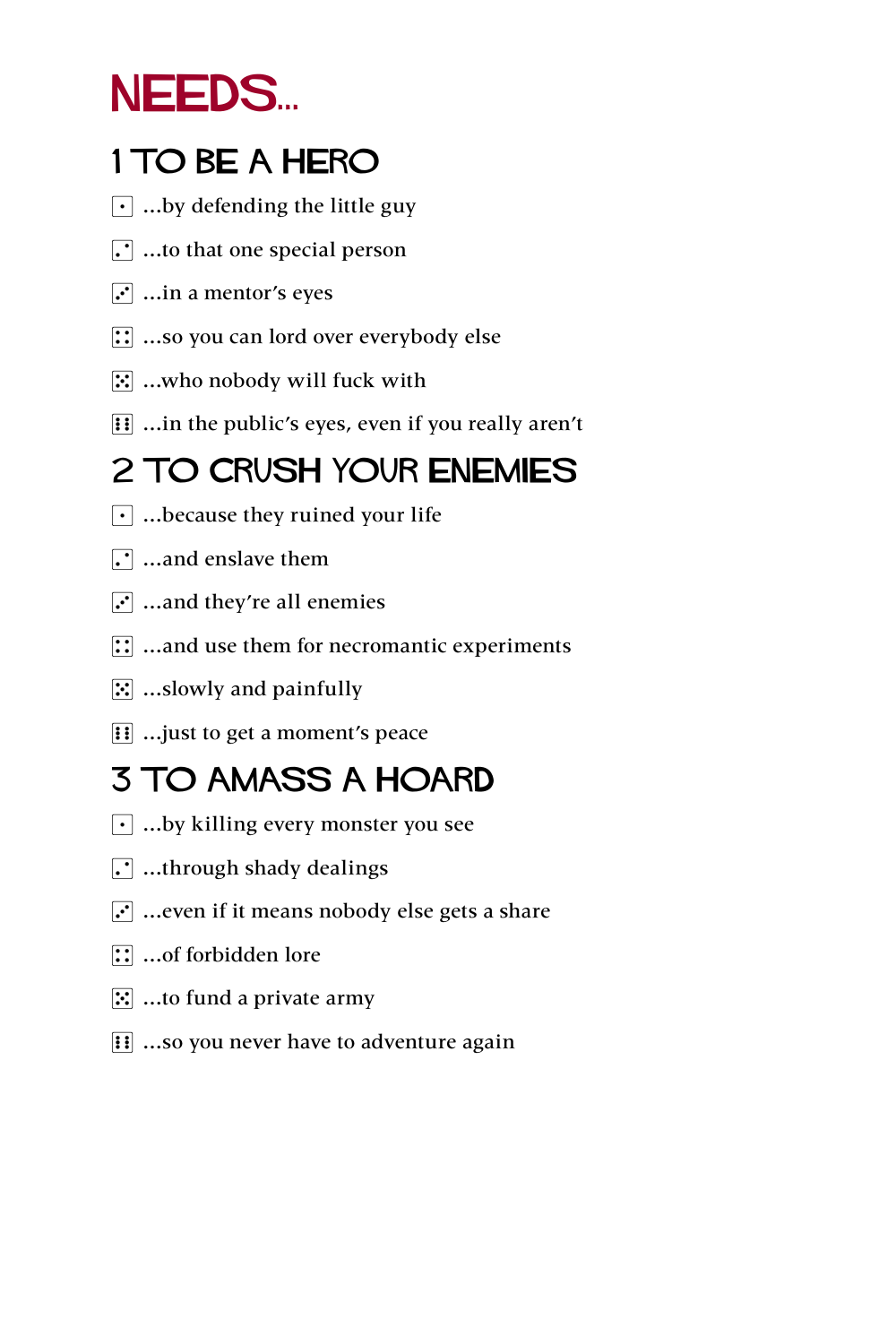### 4 To Fly

- $\lceil \cdot \rceil$  ...with everybody else's treasure
- $\boxed{\cdot}$  ...after one last quest
- $\ddot{\cdot}$  ...before they realize who you really work for
- $\boxed{\therefore}$  ...once you've used up this town
- $\mathbb{E}$  ...to follow rumors to your next adventure
- **11** ...literally, using a spell or maybe a catapult

#### 5 To Rule

- $\lceil \cdot \rceil$  ...by marrying a royal heir
- 2 ...on a throne of your enemies' skulls
- $\boxed{\cdot}$  ...forever
- $\boxed{\therefore}$  ...an army of undead
- $\mathbb{E}$  ...and impose your type of justice
- **11** ...and make others do the work for you

#### 6 To Overindulge

- $\lceil \cdot \rceil$  ...with wenches
- $\Box$  ...in drink
- $\ddot{\cdot}$  ...in rampant thievery
- $\boxed{\therefore}$  ...in forbidden rituals
- $\boxed{3}$  ...in bloodshed
- **11** ...in tavern brawls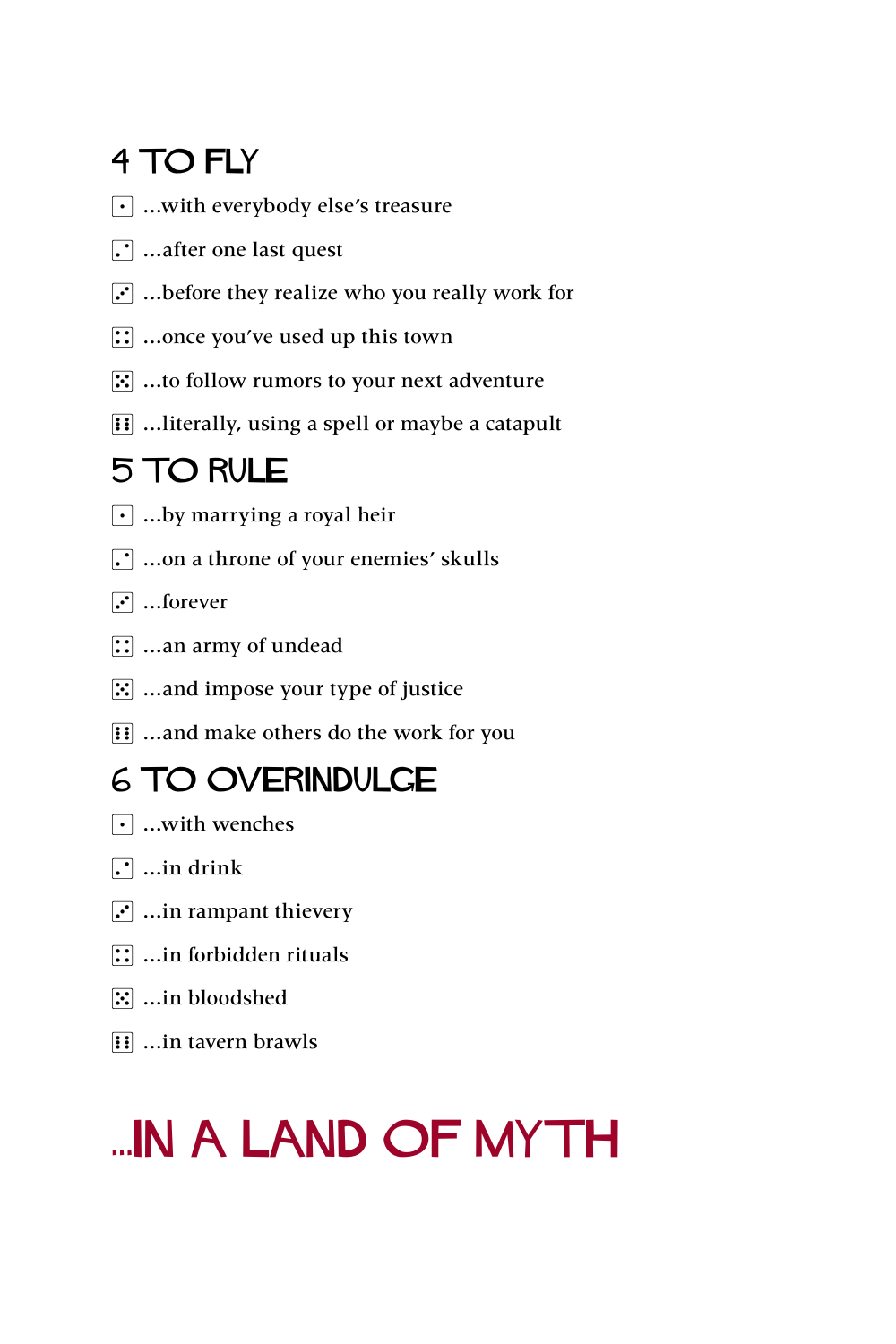### LOCATIONS...

#### 1 IN THE TOWN

- 1 Buxom Wench Inn & Tavern
- **1.** Lord Trammel's Keep
- $\boxed{\cdot}$  Temple of Peace
- **::** Secret headquarters of the Split Penny thieves' guild
- 5 Market Square
- **Forge of Tzory, the blacksmith**

#### 2 On the Outskirts

- $\lceil \cdot \rceil$  Tower of Flixnord the wizard
- $\cdot$  The troll's bridge
- $\Gamma$  Boggy Barrow
- $\boxed{\therefore}$  The crossroads
- **5** Abandoned farmstead
- **11** Magic gate to the dungeon

#### **3 IN THE WILD**

- $\lceil \cdot \rceil$  Witch's hut
- $\Gamma$  Faerie circle
- $\overline{S}$  Wood elf camp
- $\Box$  Ogres' den
- $\mathbb{E}$  Cave of Visions
- **11** Hekrabar, the mad druid's grove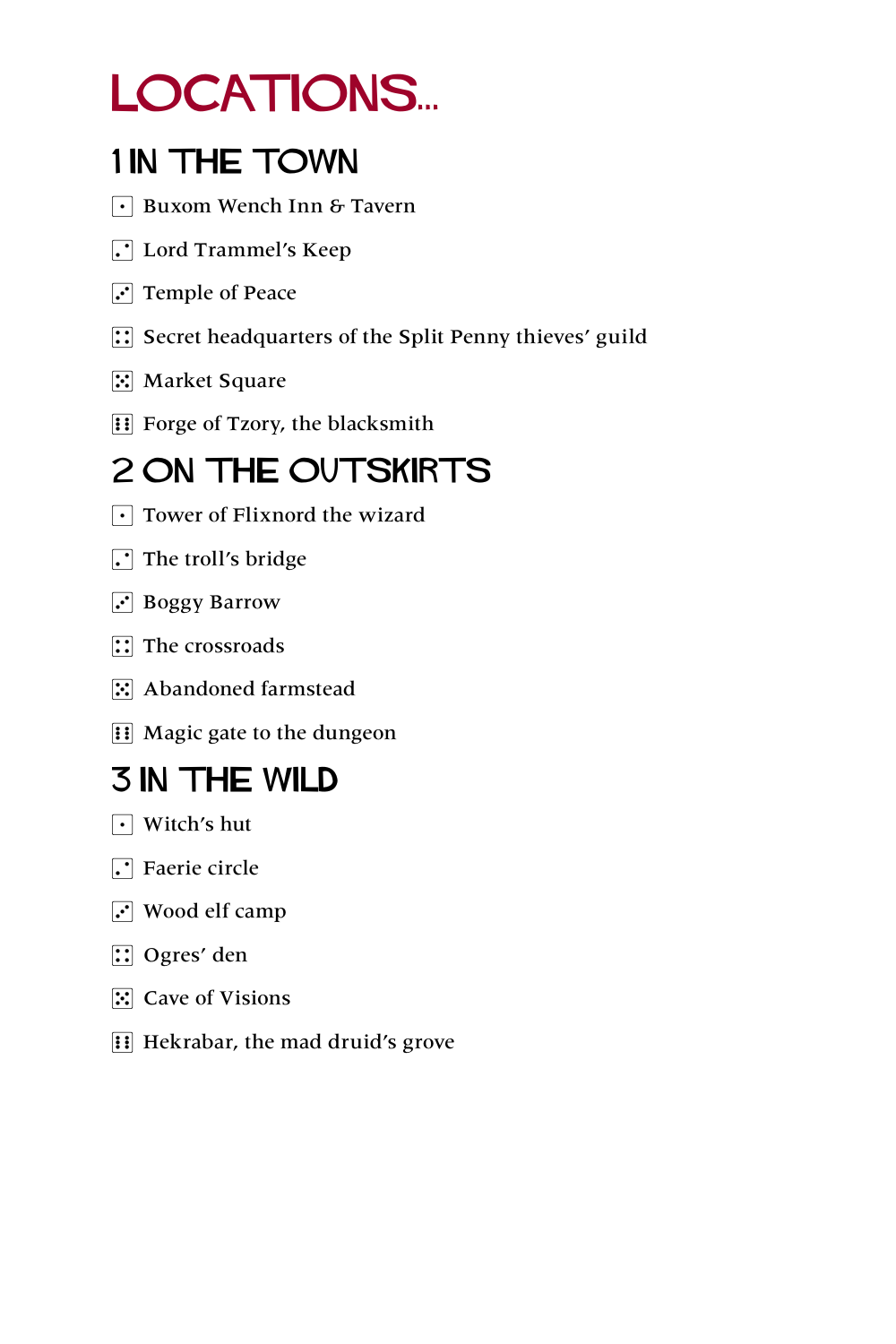#### 4 Dungeon—Upper Level

- $\lceil \cdot \rceil$  Tunnel entrance
- $\Box$  Orc den
- $\overline{S}$  Slave pens
- $\boxed{\therefore}$  Altar to dark gods
- $\mathbb{E}$  Refuse pit
- **11** Secret room

#### 5 Dungeon—Lower Level

- $\lceil \cdot \rceil$  Pool of Souls
- $\Gamma$  Trapped corridor
- $\Gamma$  Hall of illusions
- $\left| \right|$  Arcane library
- $\mathbb{E}$  Maze of caverns
- **ii** Dragon's lair

### 6 From the Past

- $\lceil \cdot \rceil$  Small village (now a burnt ruin)
- $\Gamma$  Military academy (massacred in a major war)
- $\overline{3}$  Wizard mentor's cottage (looted after his death)
- $\ddot{\cdot}$  Cave holding hidden treasure (if you still have the map)
- 5 Your first dungeon (now collapsed and full of corpses)
- **FFI** Town where people called you heroes (until you got them killed)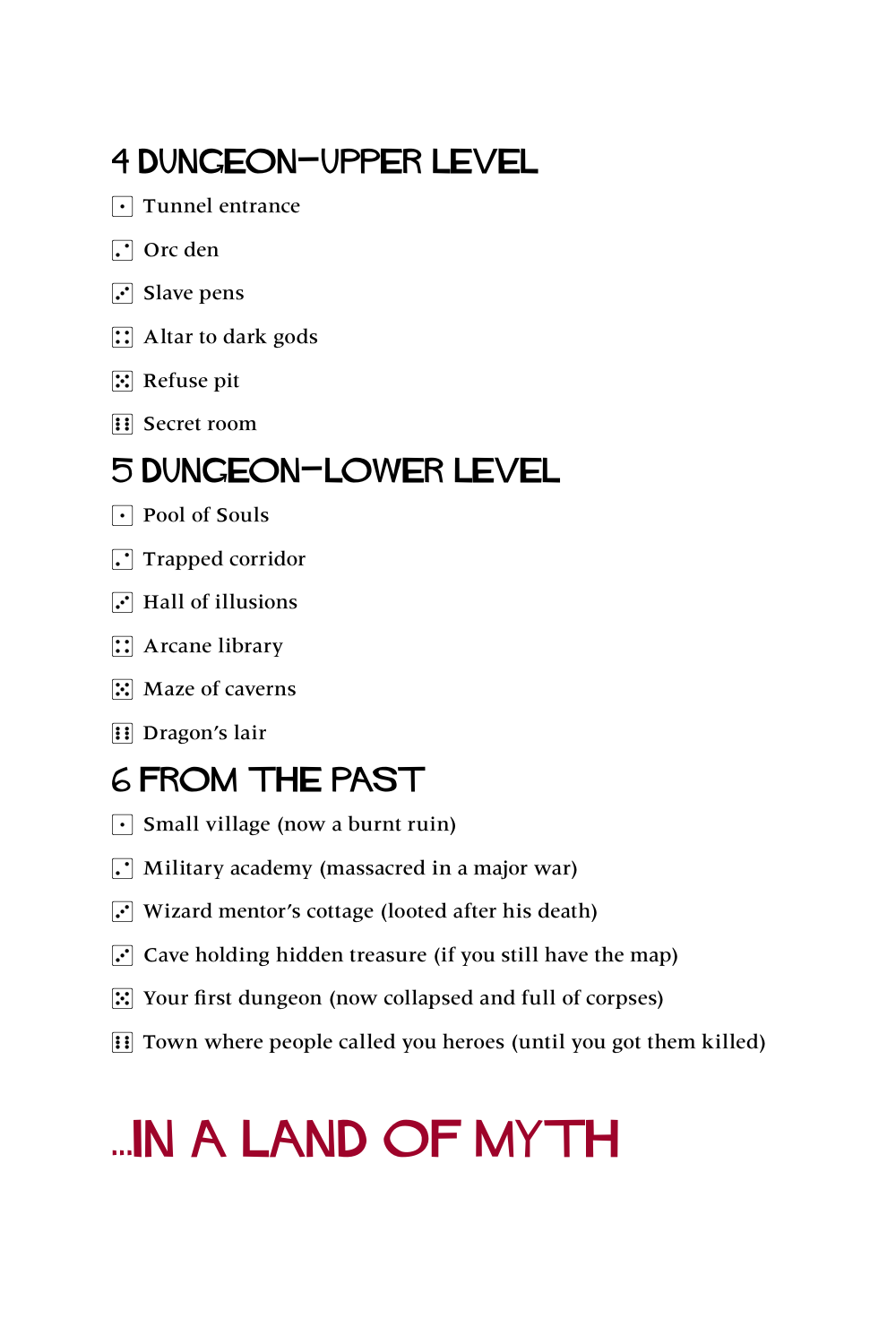### **ARMS AND ARCANA...**

#### 1 Weapons

- $\lceil \cdot \rceil$  Flaming sword (sword of cataclysmic combustion)
- $\Gamma$  Poisoned dagger (dirk of vicious viper's venom)
- $\cdot$  Big-ass iron warhammer
- $\boxed{\therefore}$  Ancient elven bow
- $\mathbb{E}$  Dragonbane blade (broadsword of scaly slaughter)
- $\overline{H}$  Catapult

### 2 More Weapons

- $\lceil \cdot \rceil$  Soul-stealing scepter (scepter of severed souls)
- $\cdot$  Sentient spear (longspear of wise council, or Arthur)
- $\cdot$  Cursed blade (cutlass of cruel calamity)
- $\therefore$  Seeking arrow (arrow of absolutely accurate archery)
- $\mathbb{E}$  Betrayer's axe (greataxe of pliant perfidy)
- **Fill Staff of resurrection with one charge left**

### 3 Spells

- $\lceil \cdot \rceil$  Enchanting Charm
- Transformative Polymorph
- $\Gamma$  Spectral Ward
- **1**: Demonic Summoning
- $\mathbb{E}$  Trapping Paralysis
- **EXploding Lightning**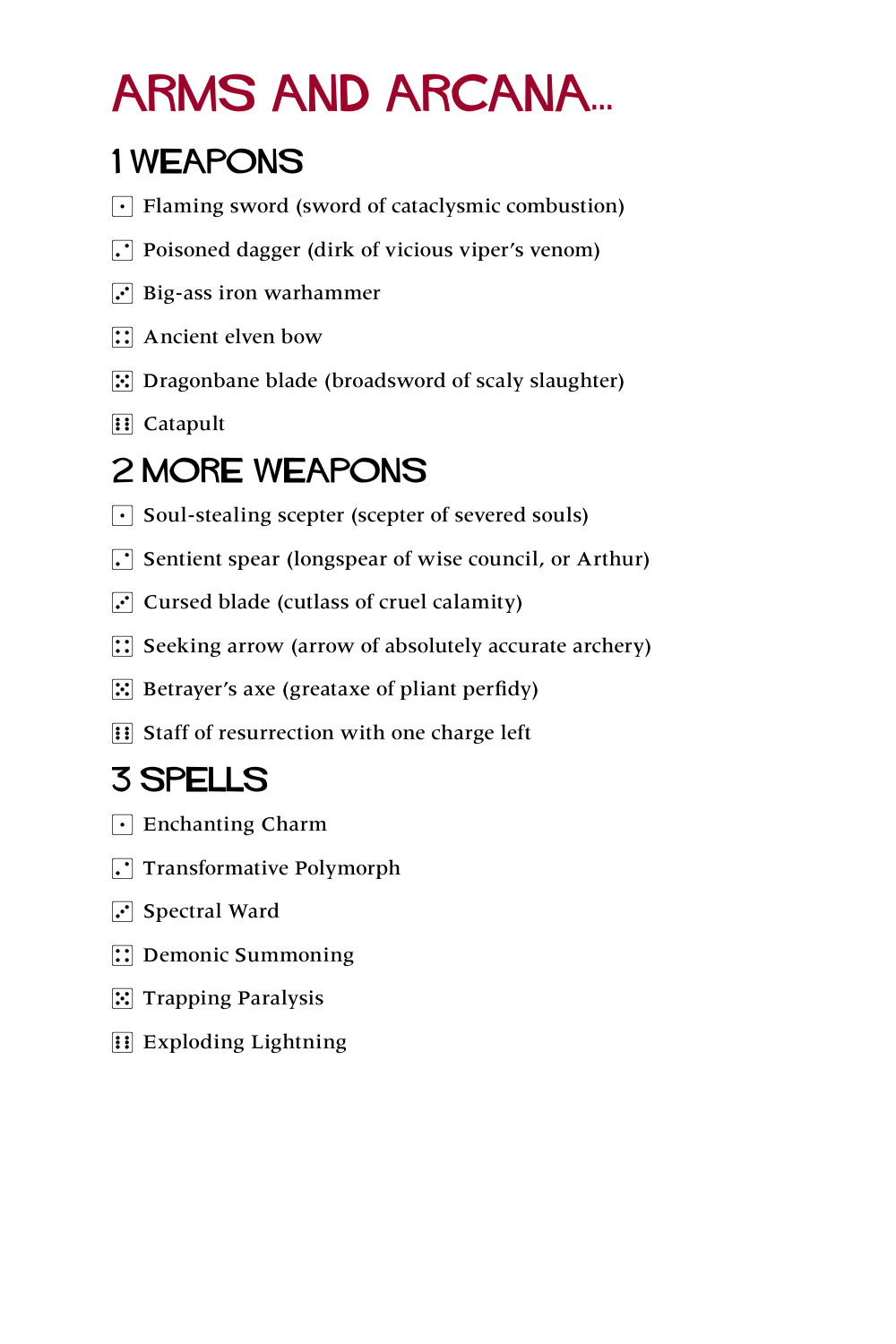#### 4 MAGIC ITEMS

- $\lceil \cdot \rceil$  Invisibility cloak
- $\Gamma$  Crystal ball of future sight
- $\cdot$  Crown of fearlessness
- $\left| \right\rangle$ : Mystery potion (nobody knows what it does)
- $\mathbb{E}$  Impervious chain shirt
- **1**: Pocket magic doorway

#### 5 Trophies

- $\lceil \cdot \rceil$  Mounted troll's head
- $\Gamma$  Genie bottle
- $\Gamma$  Dragon's flame sac
- $\boxed{\therefore}$  Tome of dark rituals
- 5 Gold ring on a mummy's severed finger
- **11** Massive pile of gold coins

#### 6 Sentimental

- $\lceil \cdot \rceil$  Strange charm left with a foundlng (maybe one of the characters)
- $\Gamma$  Invitation to a prestigious order
- $\vec{v}$  Statue of a deity (with a hidden compartment)
- $\boxed{\therefore}$  Old ally polymorphed into a toad
- 5 Cask of 800-year-old dwarven booze
- **1** Royal lady's garter